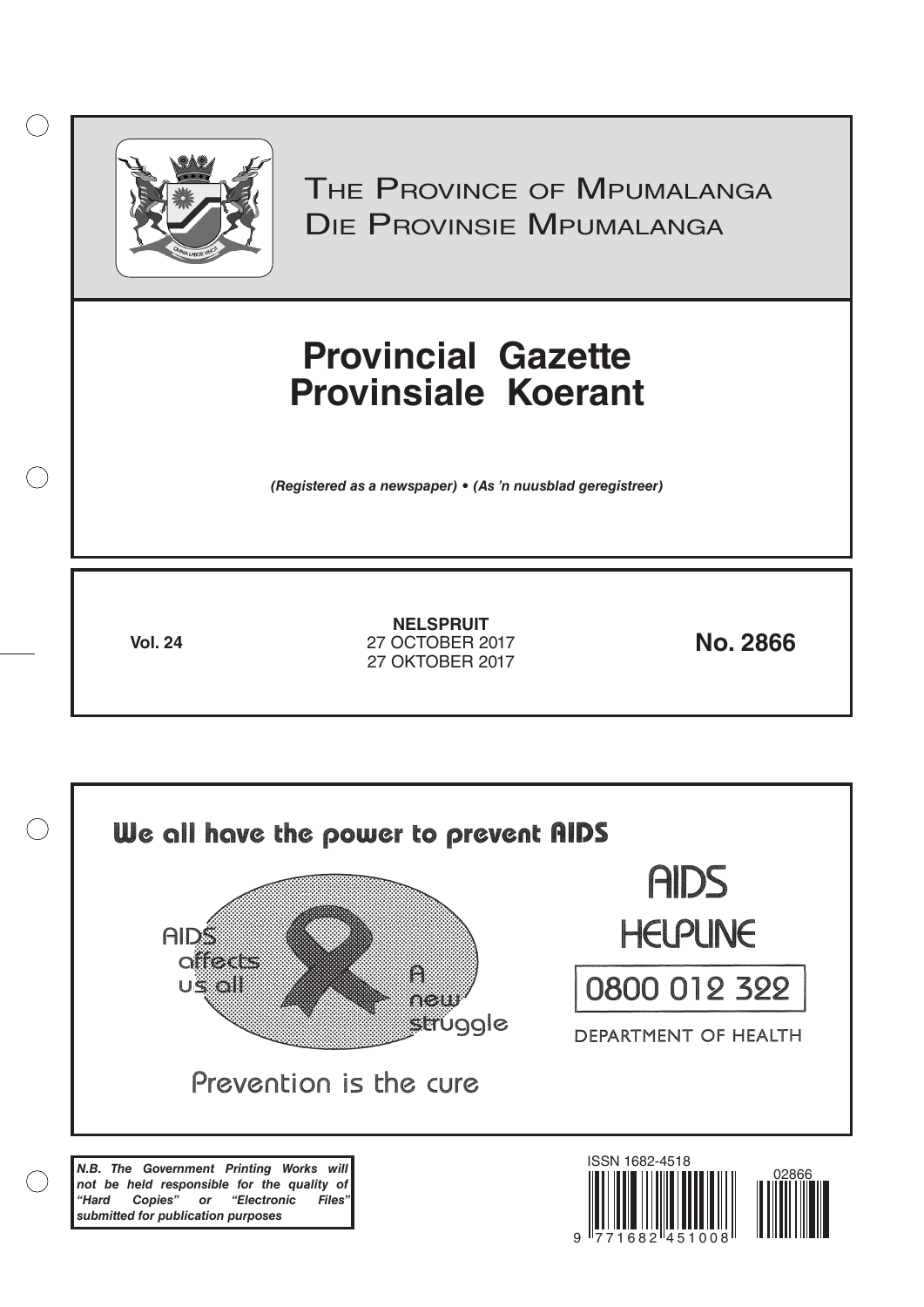# **IMPORTANT NOTICE:**

**The GovernmenT PrinTinG Works Will noT be held resPonsible for any errors ThaT miGhT occur due To The submission of incomPleTe / incorrecT / illeGible coPy.**

**no fuTure queries Will be handled in connecTion WiTh The above.**

### **CONTENTS**

|            |                                                                                                                                                                                                                | Gazette | Page            |
|------------|----------------------------------------------------------------------------------------------------------------------------------------------------------------------------------------------------------------|---------|-----------------|
|            |                                                                                                                                                                                                                | No.     | No.             |
|            | <b>GENERAL NOTICES • ALGEMENE KENNISGEWINGS</b>                                                                                                                                                                |         |                 |
| 118        | Msukaligwa Local Municipality Spatial Planning and Land Use Management Bylaw, 2016: Ermelo                                                                                                                     | 2866    | 11              |
| 118        | Msukaligwa Plaaslike Munisipaliteit Ruimtelike Beplanning en Grondgebruiksbestuur Verordening 2016:                                                                                                            | 2866    | 11              |
|            | <b>PROVINCIAL NOTICES • PROVINSIALE KENNISGEWINGS</b>                                                                                                                                                          |         |                 |
| 135        | Emalahleni Spatial Planning and Land Use Management By-Law, 2016: Portion 148 (a portion of Portion 29)                                                                                                        | 2866    | 12 <sup>2</sup> |
| 135        | Emalahleni Ruimtelikebeplanning en Grondgebruiksbestuur By-Wet, 2016: Gedeelte 148 ('n gedeelte van                                                                                                            | 2866    | 12              |
| 138        | Mpumalanga Gaming Act (5/1995) as amended: Application for a site operator license: Karla Nina Swansen,                                                                                                        | 2866    | 13              |
| 139<br>140 | Mpumalanga Gaming Act (5/1995) as amended: Application for a site operator license<br>Mpumalanga Gaming Act (5/1995) as amended: Application for a site operator license: Galitoslaguna (Pty)                  | 2866    | 13              |
| 141        | Emalahleni Spatial Planning and Land Use Management By-Law, 2016: Emalahleni Amendment Schemes                                                                                                                 | 2866    | 13              |
| 141        | Emalahleni Ruimtelike Beplanning en Grondgebruiksbestuur deur -Law, 2016: Emalahleni Wysigingskema                                                                                                             | 2866    | 14              |
|            |                                                                                                                                                                                                                | 2866    | 15              |
|            | <b>LOCAL AUTHORITY NOTICES • PLAASLIKE OWERHEIDS KENNISGEWINGS</b>                                                                                                                                             |         |                 |
| 124        | Victor Khanye Local Municipality By-laws on Spatial Planning and Land Use Management, 2015: Portion 1 of<br>Holding 419, Rietkol Agricultural Holding; and Holdings 189 and 190, Rietkol Agricultural Holdings | 2866    | 16              |
| 125        | Mbombela By-law on Spatial Planning and Land Use Management, 2015: Erf 2236, Kanyamazane-A                                                                                                                     | 2866    | 16              |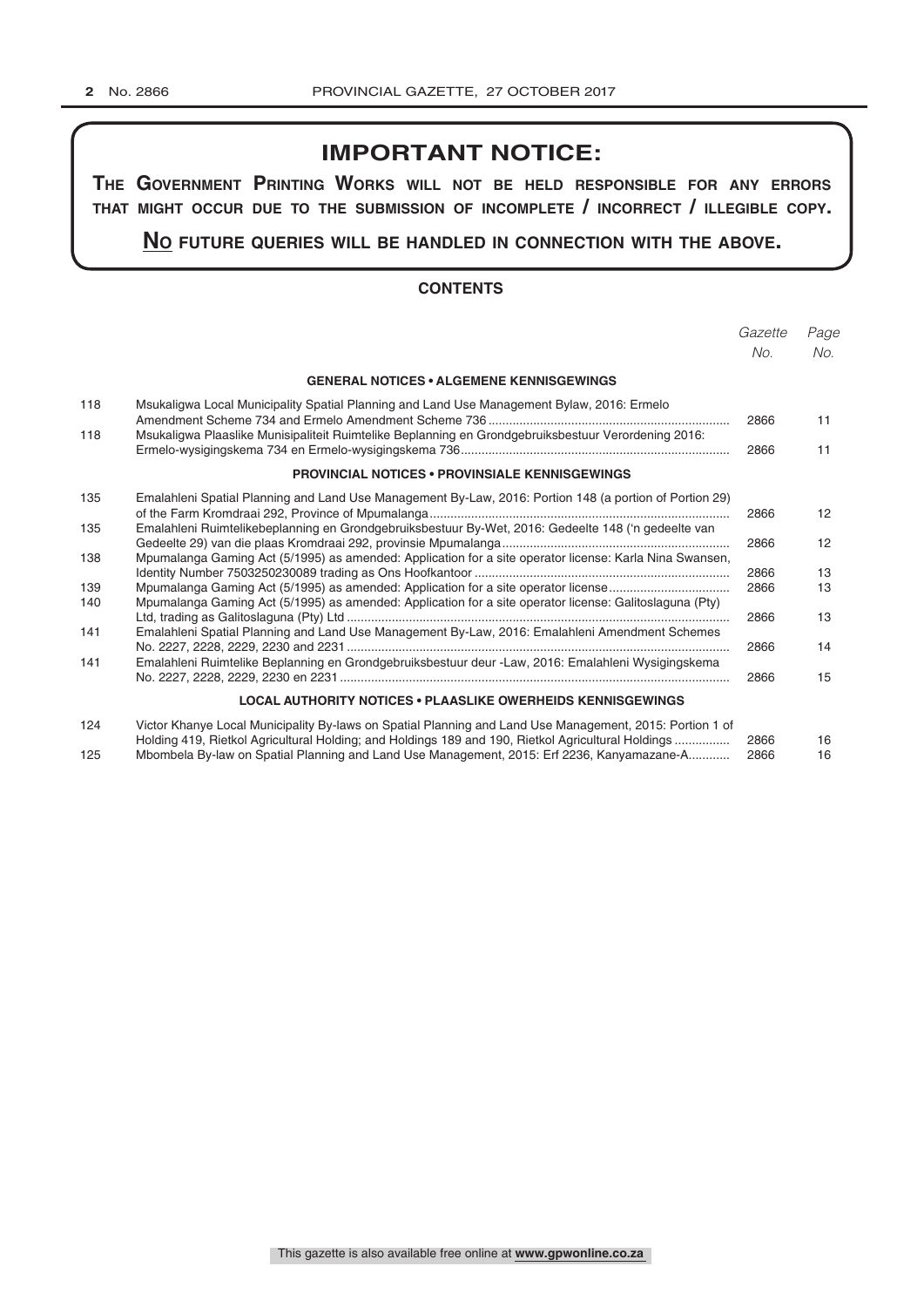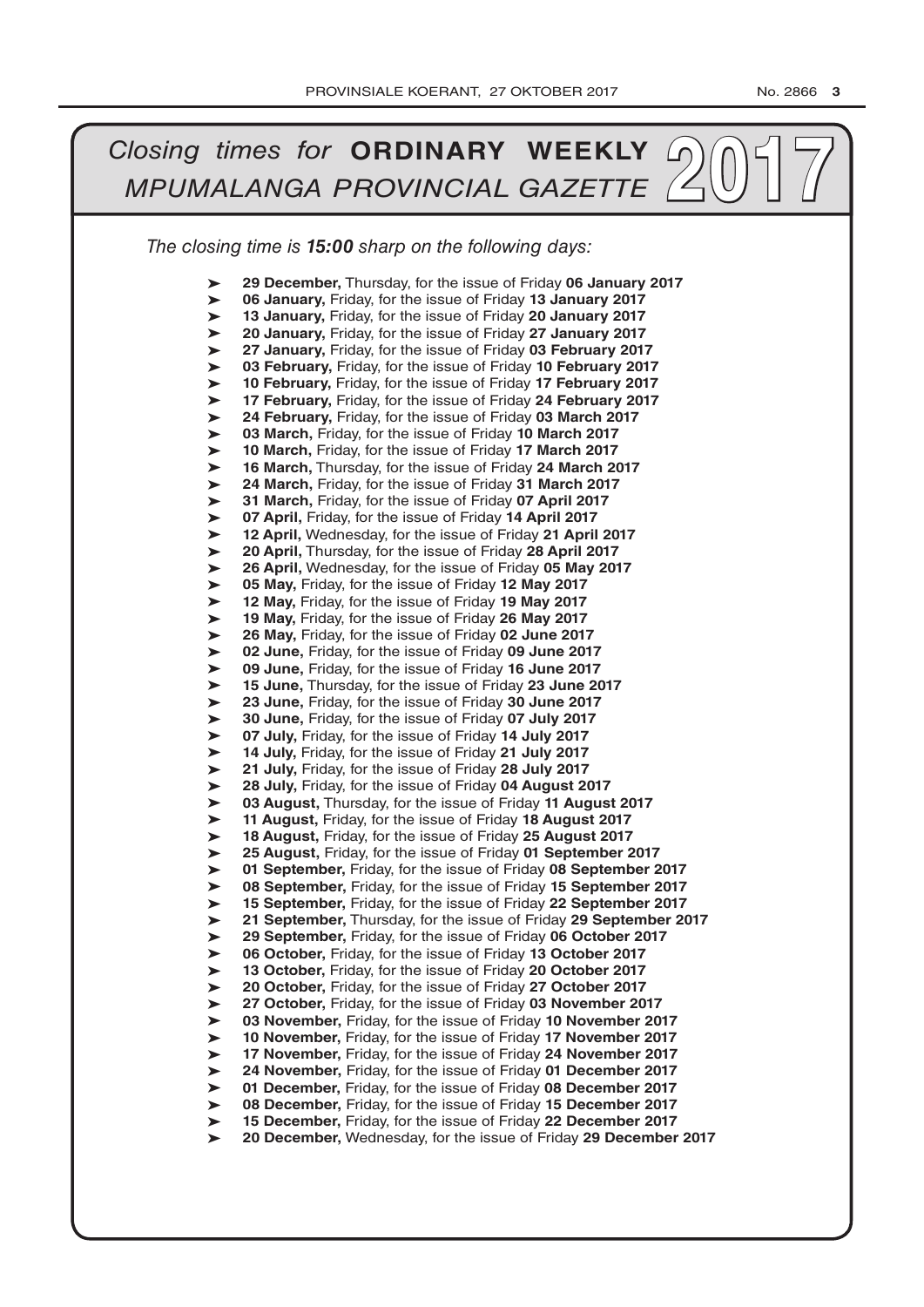# **LIST OF TARIFF RATES** FOR PUBLICATION OF NOTICES **COMMENCEMENT: 1 APRIL 2016**

### **NATIONAL AND PROVINCIAL**

Notice sizes for National, Provincial & Tender gazettes 1/4, 2/4, 3/4, 4/4 per page. Notices submitted will be charged at R1000 per full page, pro-rated based on the above categories.

| <b>Pricing for National, Provincial - Variable Priced Notices</b> |                          |                      |  |  |  |  |
|-------------------------------------------------------------------|--------------------------|----------------------|--|--|--|--|
| Notice Type                                                       | <b>Page Space</b>        | <b>New Price (R)</b> |  |  |  |  |
| Ordinary National, Provincial                                     | 1/4 - Quarter Page       | 250.00               |  |  |  |  |
| Ordinary National, Provincial                                     | 2/4 - Half Page          | 500.00               |  |  |  |  |
| Ordinary National, Provincial                                     | 3/4 - Three Quarter Page | 750.00               |  |  |  |  |
| Ordinary National, Provincial                                     | 4/4 - Full Page          | 1000.00              |  |  |  |  |

## **EXTRA-ORDINARY**

All Extra-ordinary National and Provincial gazette notices are non-standard notices and attract a variable price based on the number of pages submitted.

The pricing structure for National and Provincial notices which are submitted as **Extra ordinary submissions** will be charged at **R3000** per page.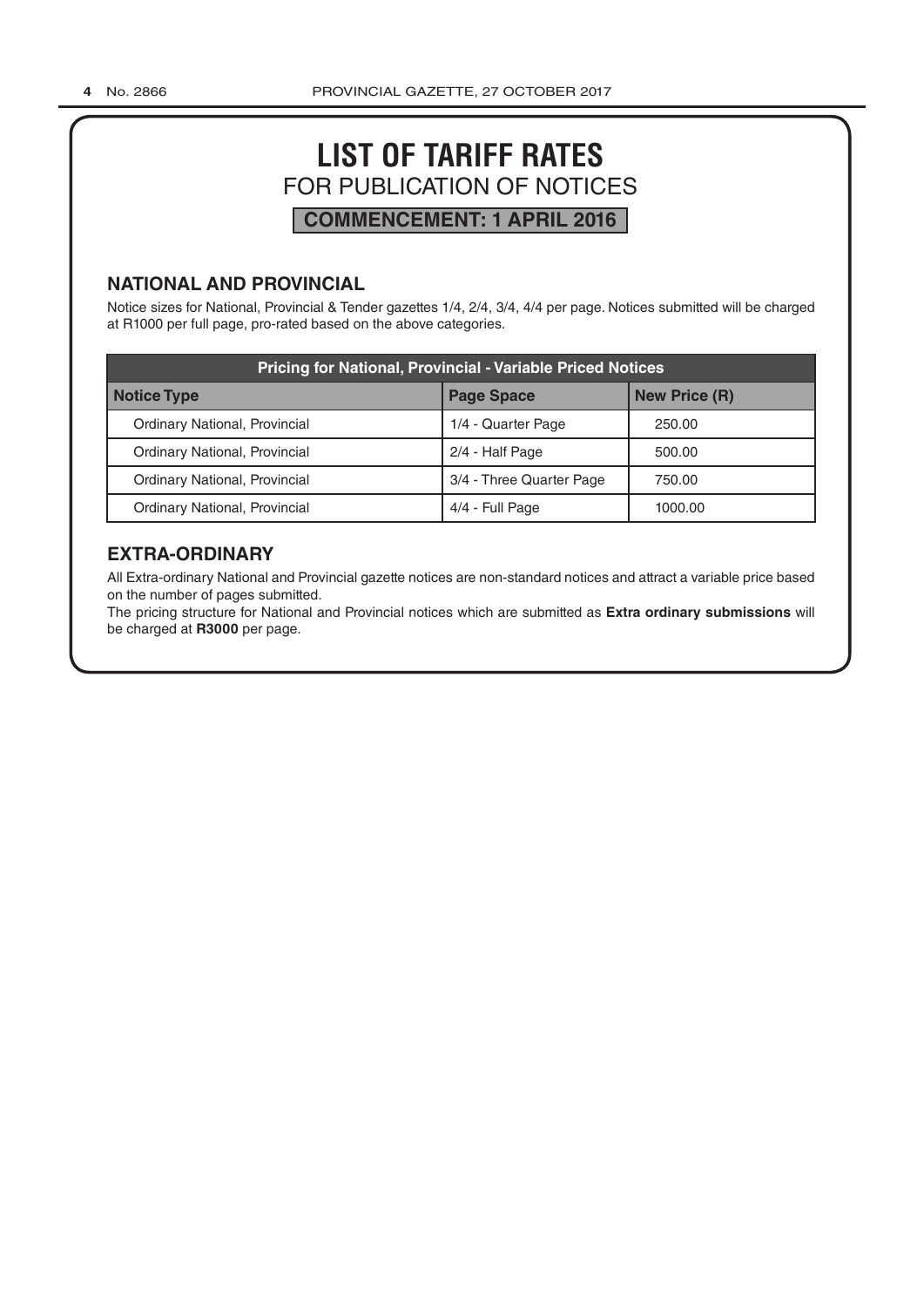The **Government Printing Works** (**GPW**) has established rules for submitting notices in line with its electronic notice processing system, which requires the use of electronic *Adobe* Forms. Please ensure that you adhere to these guidelines when completing and submitting your notice submission.

### **Closing Times for ACCepTAnCe of noTiCes**

- 1. The *Government Gazette* and *Government Tender Bulletin* are weekly publications that are published on Fridays and the closing time for the acceptance of notices is strictly applied according to the scheduled time for each gazette.
- 2. Please refer to the Submission Notice Deadline schedule in the table below. This schedule is also published online on the Government Printing works website www.gpwonline.co.za

All re-submissions will be subject to the standard cut-off times. **All notices received after the closing time will be rejected**.

| <b>Government Gazette Type</b>                   | <b>Publication</b><br><b>Frequency</b> | <b>Publication Date</b>                              | <b>Submission Deadline</b>                              | <b>Cancellations Deadline</b>                   |
|--------------------------------------------------|----------------------------------------|------------------------------------------------------|---------------------------------------------------------|-------------------------------------------------|
| <b>National Gazette</b>                          | Weekly                                 | Friday                                               | Friday 15h00 for next Friday                            | Tuesday, 15h00 - 3 days<br>prior to publication |
| <b>Regulation Gazette</b>                        | Weekly                                 | Friday                                               | Friday 15h00, to be published<br>the following Friday   | Tuesday, 15h00 - 3 days<br>prior to publication |
| <b>Petrol Price Gazette</b>                      | As required                            | First Wednesday of<br>the month                      | One week before publication                             | 3 days prior to<br>publication                  |
| <b>Road Carrier Permits</b>                      | Weekly                                 | Friday                                               | Thursday 15h00, to be<br>published the following Friday | 3 days prior to<br>publication                  |
| Unclaimed Monies (justice,<br>labour or lawyers) | January / As<br>required<br>2 per year | Any                                                  | 15 January / As required                                | 3 days prior to<br>publication                  |
| Parliament (acts, white paper,<br>green paper)   | As required                            | Any                                                  |                                                         | 3 days prior to<br>publication                  |
| <b>Manuals</b>                                   | As required                            | Any                                                  | <b>None</b>                                             | <b>None</b>                                     |
| <b>State of Budget</b><br>(National Treasury)    | <b>Monthly</b>                         | Any                                                  | 7 days prior to publication                             | 3 days prior to<br>publication                  |
| Legal Gazettes A, B and C                        | Weekly                                 | Friday                                               | One week before publication                             | Tuesday, 15h00 - 3 days<br>prior to publication |
| <b>Tender Bulletin</b>                           | Weekly                                 | Friday                                               | Friday 15h00 for next Friday                            | Tuesday, 15h00 - 3 days<br>prior to publication |
| Gauteng                                          | Weekly                                 | Wednesday                                            | Two weeks before publication                            | 3 days after submission<br>deadline             |
| <b>Eastern Cape</b>                              | Weekly                                 | Monday                                               | One week before publication                             | 3 days prior to<br>publication                  |
| Northern Cape                                    | Weekly                                 | Monday                                               | One week before publication                             | 3 days prior to<br>publication                  |
| <b>North West</b>                                | Weekly                                 | Tuesday                                              | One week before publication                             | 3 days prior to<br>publication                  |
| KwaZulu-Natal                                    | Weekly                                 | Thursday                                             | One week before publication                             | 3 days prior to<br>publication                  |
| Limpopo                                          | Weekly                                 | Friday                                               | One week before publication                             | 3 days prior to<br>publication                  |
| Mpumalanga                                       | Weekly                                 | Friday                                               | One week before publication                             | 3 days prior to<br>publication                  |
| <b>Gauteng Liquor License</b><br>Gazette         | Monthly                                | Wednesday before<br>the First Friday of the<br>month | Two weeks before publication                            | 3 days after submission<br>deadline             |
| Northern Cape Liquor License<br>Gazette          | Monthly                                | First Friday of the<br>month                         | Two weeks before publication                            | 3 days after submission<br>deadline             |
| National Liquor License Gazette                  | <b>Monthly</b>                         | First Friday of the<br>month                         | Two weeks before publication                            | 3 days after submission<br>deadline             |
| Mpumalanga Liquor License<br>Gazette             | 2 per month                            | Second & Fourth<br>Friday                            | One week before                                         | 3 days prior to<br>publication                  |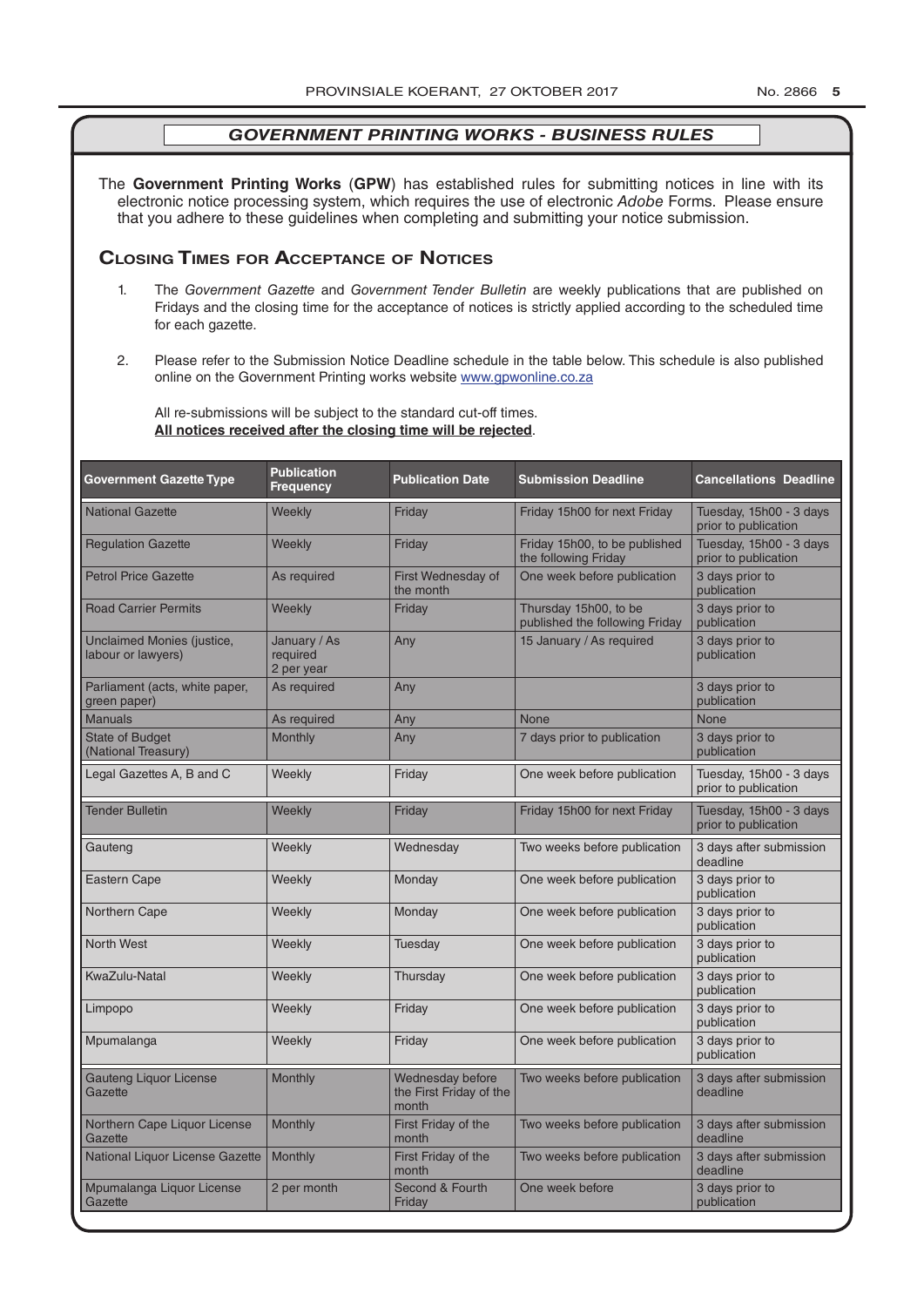### **exTrAordinAry gAzeTTes**

3. *Extraordinary Gazettes* can have only one publication date. If multiple publications of an *Extraordinary Gazette* are required, a separate Z95/Z95Prov *Adobe* Forms for each publication date must be submitted.

### **NOTICE SUBMISSION PROCESS**

- 4. Download the latest *Adobe* form, for the relevant notice to be placed, from the **Government Printing Works** website www.gpwonline.co.za.
- 5. The *Adobe* form needs to be completed electronically using *Adobe Acrobat* / *Acrobat Reader*. Only electronically completed *Adobe* forms will be accepted. No printed, handwritten and/or scanned *Adobe* forms will be accepted.
- 6. The completed electronic *Adobe* form has to be submitted via email to submit.egazette@gpw.gov.za. The form needs to be submitted in its original electronic *Adobe* format to enable the system to extract the completed information from the form for placement in the publication.
- 7. Every notice submitted **must** be accompanied by an official **GPW** quotation. This must be obtained from the *eGazette* Contact Centre.
- 8. Each notice submission should be sent as a single email. The email **must** contain **all documentation relating to a particular notice submission**.
	- 8.1. Each of the following documents must be attached to the email as a separate attachment:
		- 8.1.1. An electronically completed *Adobe* form, specific to the type of notice that is to be placed.
			- 8.1.1.1. For National *Government Gazette* or *Provincial Gazette* notices, the notices must be accompanied by an electronic Z95 or Z95Prov *Adobe* form
			- 8.1.1.2. The notice content (body copy) **MUST** be a separate attachment.
		- 8.1.2. A copy of the official **Government Printing Works** quotation you received for your notice . *(Please see Quotation section below for further details)*
		- 8.1.3. A valid and legible Proof of Payment / Purchase Order: **Government Printing Works** account customer must include a copy of their Purchase Order*.* **Non**-**Government Printing Works** account customer needs to submit the proof of payment for the notice
		- 8.1.4. Where separate notice content is applicable (Z95, Z95 Prov and TForm 3, it should **also** be attached as a separate attachment. *(Please see the Copy Section below, for the specifications)*.
		- 8.1.5. Any additional notice information if applicable.
- 9. The electronic *Adobe* form will be taken as the primary source for the notice information to be published. Instructions that are on the email body or covering letter that contradicts the notice form content will not be considered. The information submitted on the electronic *Adobe* form will be published as-is.
- 10. To avoid duplicated publication of the same notice and double billing, Please submit your notice **ONLY ONCE.**
- 11. Notices brought to **GPW** by "walk-in" customers on electronic media can only be submitted in *Adobe* electronic form format. All "walk-in" customers with notices that are not on electronic *Adobe* forms will be routed to the Contact Centre where they will be assisted to complete the forms in the required format.
- 12. Should a customer submit a bulk submission of hard copy notices delivered by a messenger on behalf of any organisation e.g. newspaper publisher, the messenger will be referred back to the sender as the submission does not adhere to the submission rules.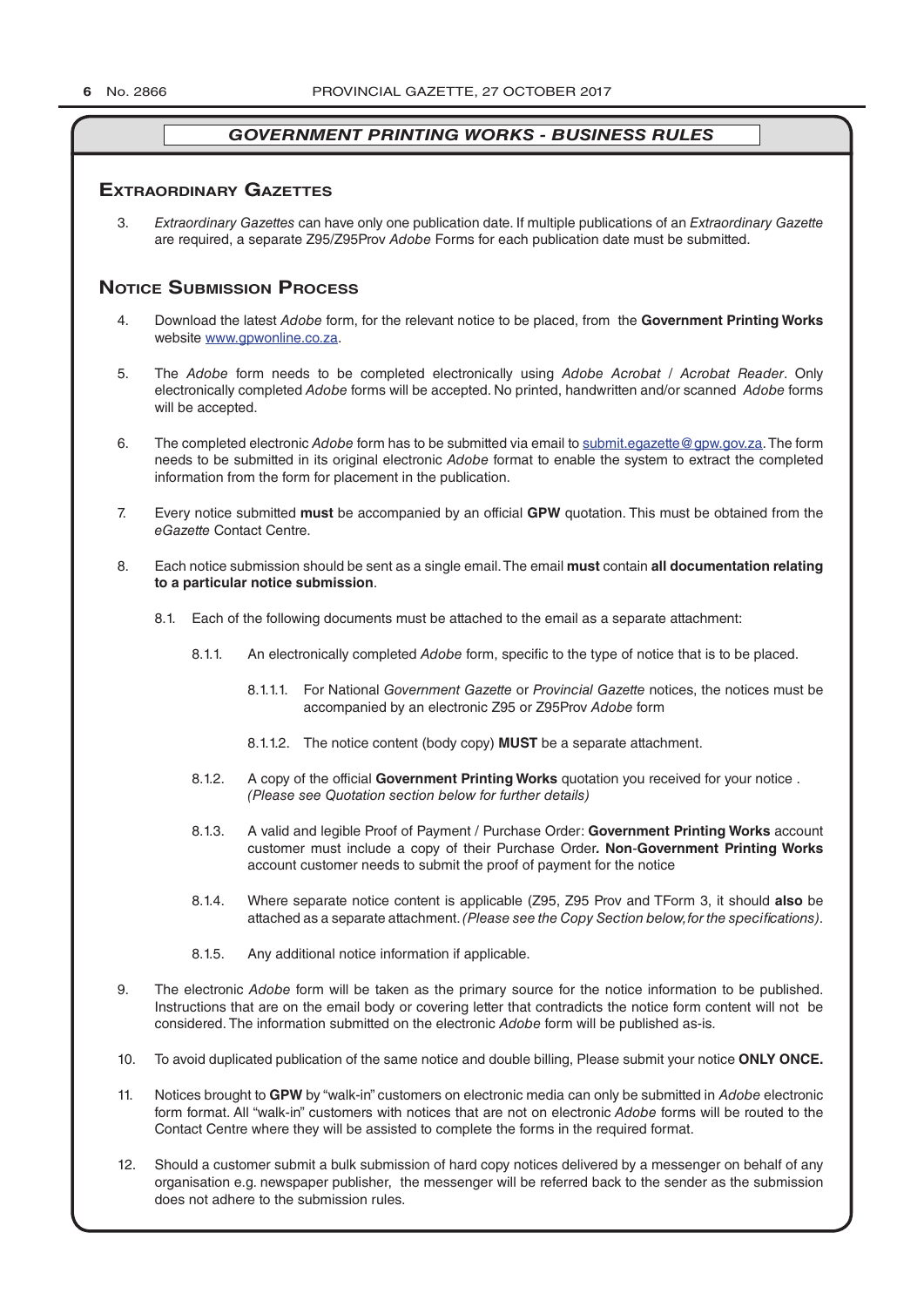### **QuoTATions**

- 13. Quotations are valid until the next tariff change.
	- 13.1. *Take note:* **GPW**'s annual tariff increase takes place on *1 April* therefore any quotations issued, accepted and submitted for publication up to *31 March* will keep the old tariff. For notices to be published from 1 April, a quotation must be obtained from **GPW** with the new tariffs. Where a tariff increase is implemented during the year, **GPW** endeavours to provide customers with 30 days' notice of such changes.
- 14. Each quotation has a unique number.
- 15. Form Content notices must be emailed to the *eGazette* Contact Centre for a quotation.
	- 15.1. The *Adobe* form supplied is uploaded by the Contact Centre Agent and the system automatically calculates the cost of your notice based on the layout/format of the content supplied.
	- 15.2. It is critical that these *Adobe* Forms are completed correctly and adhere to the guidelines as stipulated by **GPW**.

### 16. **APPLICABLE ONLY TO GPW ACCOUNT HOLDERS**:

- 16.1. **GPW** Account Customers must provide a valid **GPW** account number to obtain a quotation.
- 16.2. Accounts for **GPW** account customers **must** be active with sufficient credit to transact with **GPW** to submit notices.
	- 16.2.1. If you are unsure about or need to resolve the status of your account, please contact the **GPW** Finance Department prior to submitting your notices. (If the account status is not resolved prior to submission of your notice, the notice will be failed during the process).

### 17. **APPLICABLE ONLY TO CASH CUSTOMERS:**

- 17.1. Cash customers doing **bulk payments** must use a **single email address** in order to use the **same proof of payment** for submitting multiple notices.
- 18. The responsibility lies with you, the customer, to ensure that the payment made for your notice(s) to be published is sufficient to cover the cost of the notice(s).
- 19. Each quotation will be associated with one proof of payment / purchase order / cash receipt.
	- 19.1. This means that **the quotation number can only be used once to make a payment.**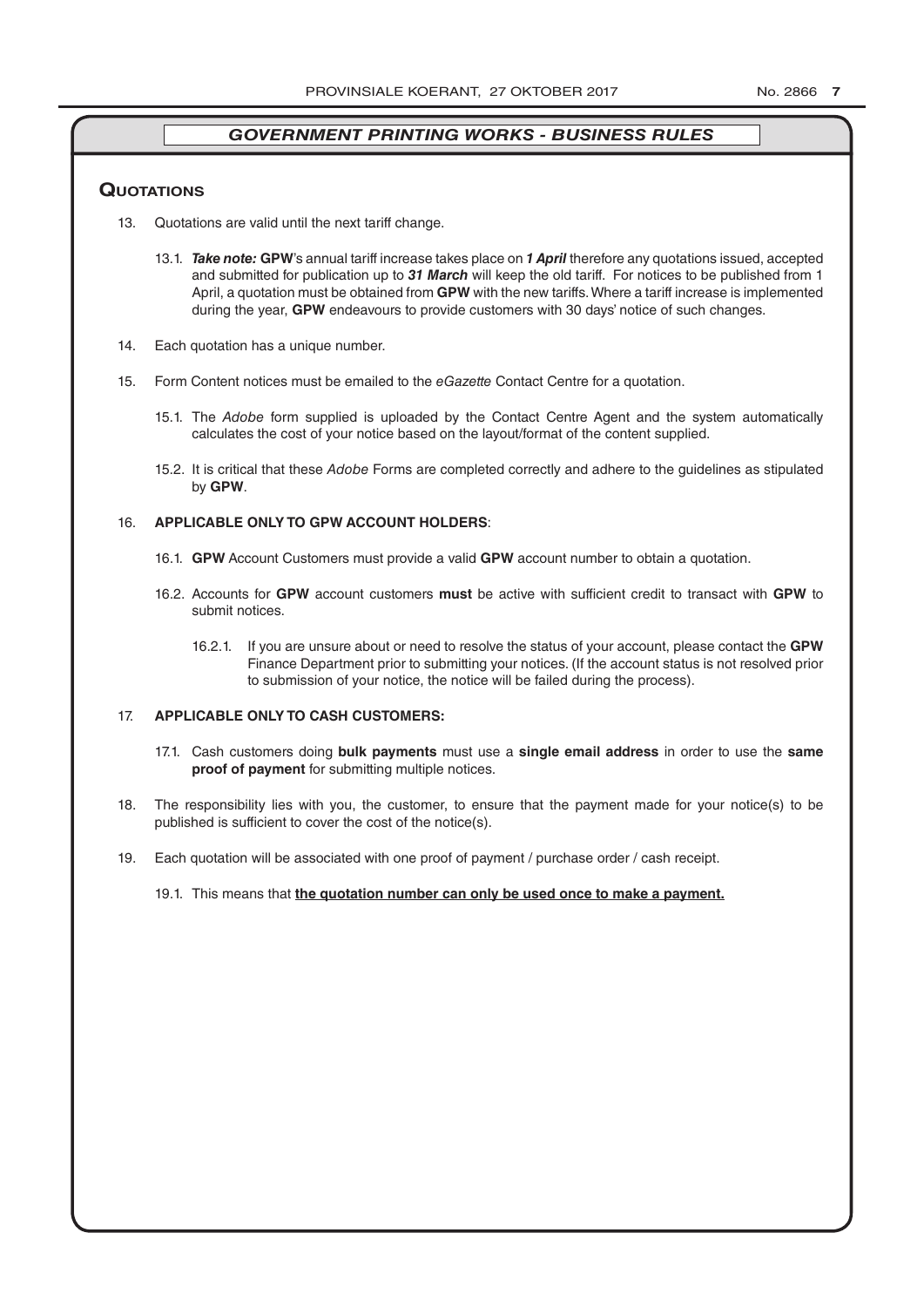### **COPY (SEPARATE NOTICE CONTENT DOCUMENT)**

- 20. Where the copy is part of a separate attachment document for Z95, Z95Prov and TForm03
	- 20.1. Copy of notices must be supplied in a separate document and may not constitute part of any covering letter, purchase order, proof of payment or other attached documents.

The content document should contain only one notice. (You may include the different translations of the same notice in the same document).

20.2. The notice should be set on an A4 page, with margins and fonts set as follows:

Page size  $=$  A4 Portrait with page margins: Top  $=$  40mm, LH/RH  $=$  16mm, Bottom  $=$  40mm; Use font size: Arial or Helvetica 10pt with 11pt line spacing;

Page size = A4 Landscape with page margins: Top = 16mm, LH/RH = 40mm, Bottom = 16mm; Use font size: Arial or Helvetica 10pt with 11pt line spacing;

### **CAnCellATions**

- 21. Cancellation of notice submissions are accepted by **GPW** according to the deadlines stated in the table above in point 2. Non-compliance to these deadlines will result in your request being failed. Please pay special attention to the different deadlines for each gazette. Please note that any notices cancelled after the cancellation deadline will be published and charged at full cost.
- 22. Requests for cancellation must be sent by the original sender of the notice and must accompanied by the relevant notice reference number (N-) in the email body.

### **AmendmenTs To noTiCes**

23. With effect from 01 October 2015, **GPW** will not longer accept amendments to notices. The cancellation process will need to be followed according to the deadline and a new notice submitted thereafter for the next available publication date.

### **REJECTIONS**

- 24. All notices not meeting the submission rules will be rejected to the customer to be corrected and resubmitted. Assistance will be available through the Contact Centre should help be required when completing the forms. (012-748 6200 or email info.egazette@gpw.gov.za). Reasons for rejections include the following:
	- 24.1. Incorrectly completed forms and notices submitted in the wrong format, will be rejected.
	- 24.2. Any notice submissions not on the correct *Adobe* electronic form, will be rejected.
	- 24.3. Any notice submissions not accompanied by the proof of payment / purchase order will be rejected and the notice will not be processed.
	- 24.4. Any submissions or re-submissions that miss the submission cut-off times will be rejected to the customer. The Notice needs to be re-submitted with a new publication date.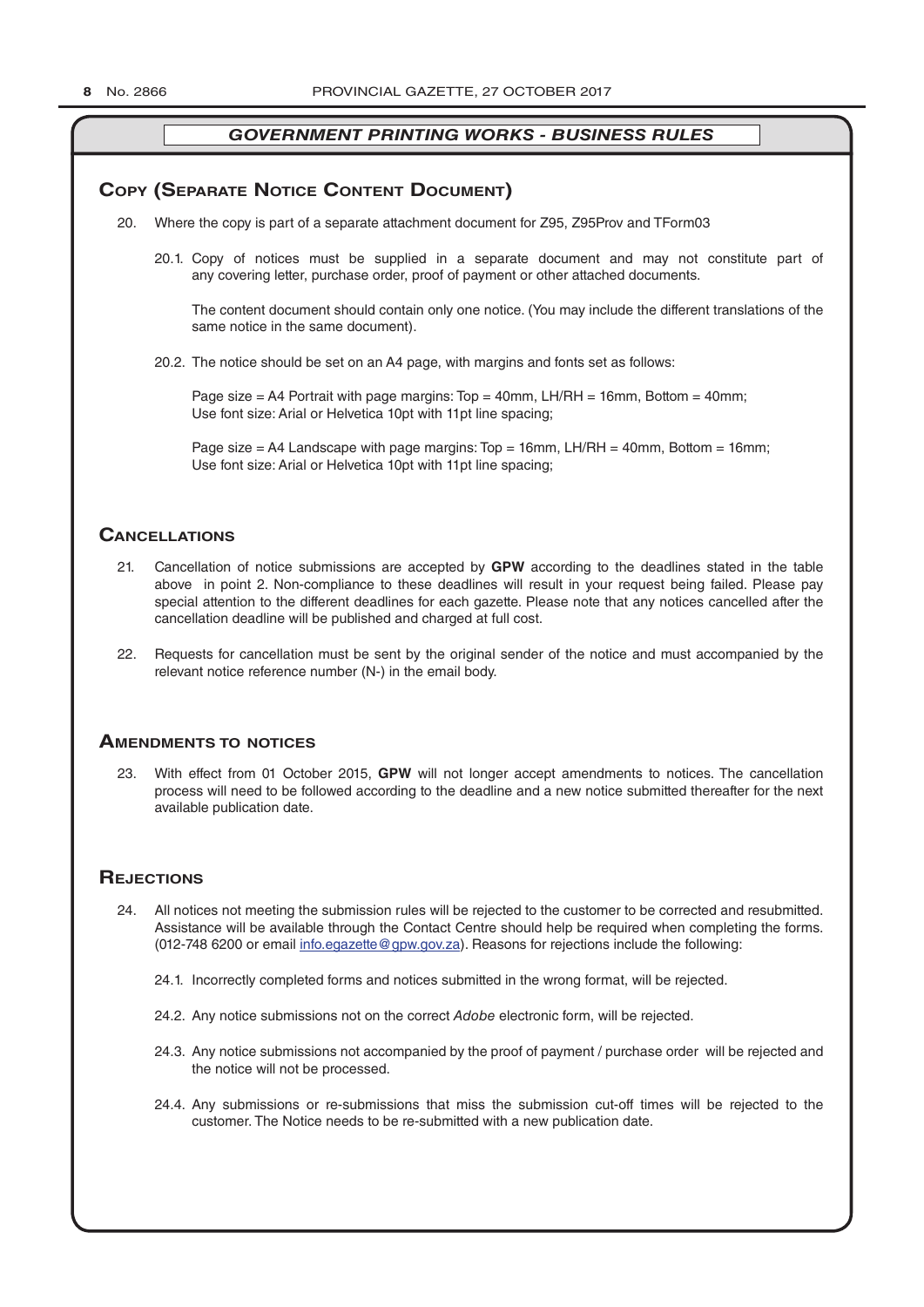### **ApprovAl of noTiCes**

- 25. Any notices other than legal notices are subject to the approval of the Government Printer, who may refuse acceptance or further publication of any notice.
- 26. No amendments will be accepted in respect to separate notice content that was sent with a Z95 or Z95Prov notice submissions. The copy of notice in layout format (previously known as proof-out) is only provided where requested, for Advertiser to see the notice in final Gazette layout. Should they find that the information submitted was incorrect, they should request for a notice cancellation and resubmit the corrected notice, subject to standard submission deadlines. The cancellation is also subject to the stages in the publishing process, i.e. If cancellation is received when production (printing process) has commenced, then the notice cannot be cancelled.

### **governmenT prinTer indemnified AgAinsT liAbiliTy**

- 27. The Government Printer will assume no liability in respect of—
	- 27.1. any delay in the publication of a notice or publication of such notice on any date other than that stipulated by the advertiser;
	- 27.2. erroneous classification of a notice, or the placement of such notice in any section or under any heading other than the section or heading stipulated by the advertiser;
	- 27.3. any editing, revision, omission, typographical errors or errors resulting from faint or indistinct copy.

### **liAbiliTy of AdverTiser**

28. Advertisers will be held liable for any compensation and costs arising from any action which may be instituted against the Government Printer in consequence of the publication of any notice.

### **CusTomer inQuiries**

Many of our customers request immediate feedback/confirmation of notice placement in the gazette from our Contact Centre once they have submitted their notice – While **GPW** deems it one of their highest priorities and responsibilities to provide customers with this requested feedback and the best service at all times, we are only able to do so once we have started processing your notice submission.

**GPW** has a 2-working day turnaround time for processing notices received according to the business rules and deadline submissions.

Please keep this in mind when making inquiries about your notice submission at the Contact Centre.

- 29. Requests for information, quotations and inquiries must be sent to the Contact Centre ONLY.
- 30. Requests for Quotations (RFQs) should be received by the Contact Centre at least **2 working days** before the submission deadline for that specific publication.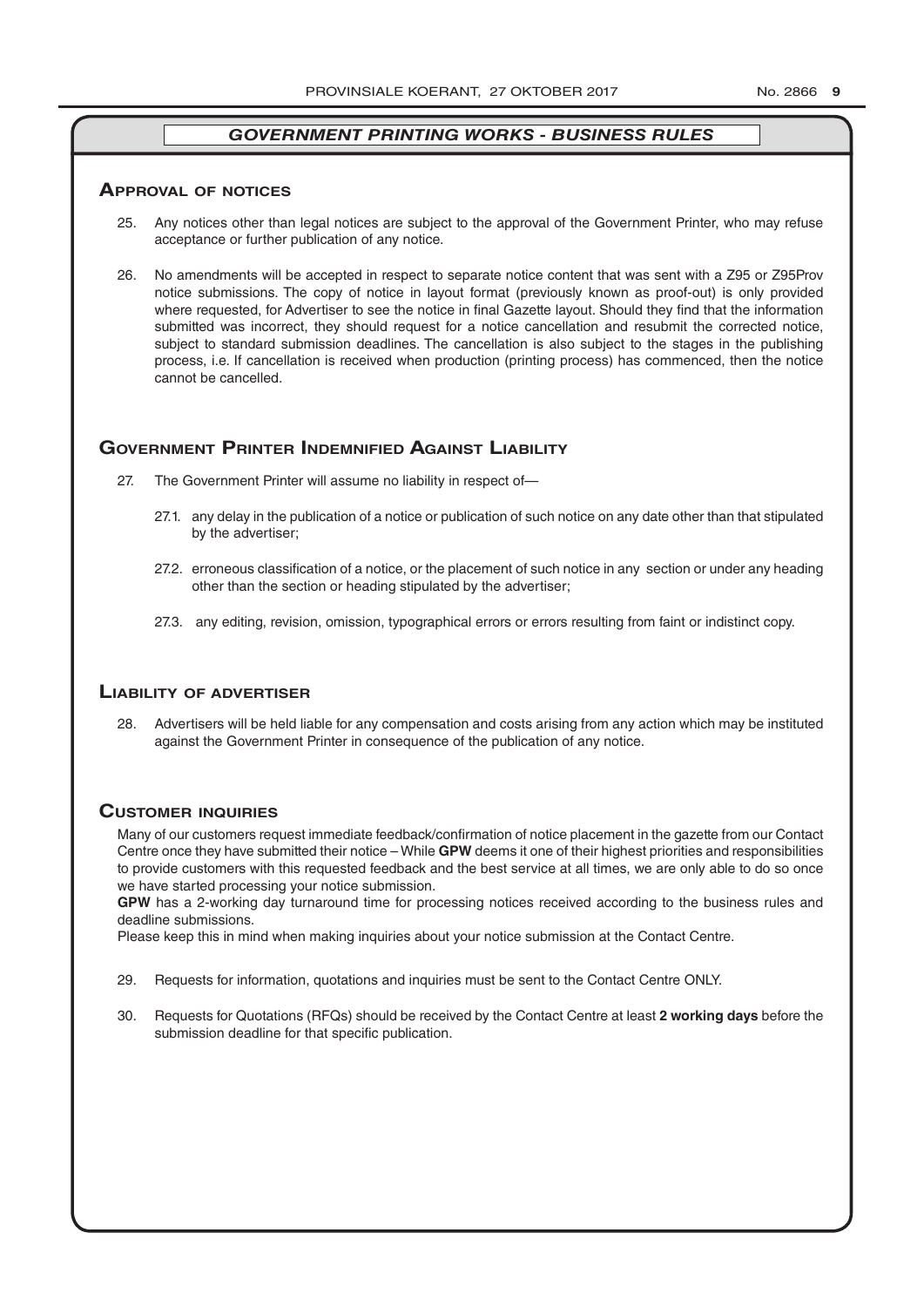### **pAymenT of CosT**

- 31. The Request for Quotation for placement of the notice should be sent to the Gazette Contact Centre as indicated above, prior to submission of notice for advertising.
- 32. Payment should then be made, or Purchase Order prepared based on the received quotation, prior to the submission of the notice for advertising as these documents i.e. proof of payment or Purchase order will be required as part of the notice submission, as indicated earlier.
- 33. Every proof of payment must have a valid **GPW** quotation number as a reference on the proof of payment document.
- 34. Where there is any doubt about the cost of publication of a notice, and in the case of copy, an enquiry, accompanied by the relevant copy, should be addressed to the Gazette Contact Centre, **Government Printing Works**, Private Bag X85, Pretoria, 0001 email: info.egazette@gpw.gov.za before publication.
- 35. Overpayment resulting from miscalculation on the part of the advertiser of the cost of publication of a notice will not be refunded, unless the advertiser furnishes adequate reasons why such miscalculation occurred. In the event of underpayments, the difference will be recovered from the advertiser, and future notice(s) will not be published until such time as the full cost of such publication has been duly paid in cash or electronic funds transfer into the **Government Printing Works** banking account.
- 36. In the event of a notice being cancelled, a refund will be made only if no cost regarding the placing of the notice has been incurred by the **Government Printing Works**.
- 37. The **Government Printing Works** reserves the right to levy an additional charge in cases where notices, the cost of which has been calculated in accordance with the List of Fixed Tariff Rates, are subsequently found to be excessively lengthy or to contain overmuch or complicated tabulation.

### **proof of publiCATion**

- 38. Copies of any of the *Government Gazette* or *Provincial Gazette* can be downloaded from the **Government Printing Works** website www.gpwonline.co.za free of charge, should a proof of publication be required.
- 39. Printed copies may be ordered from the Publications department at the ruling price. The **Government Printing Works** will assume no liability for any failure to post or for any delay in despatching of such *Government Gazette*(s).

### *GOVERNMENT PRINTING WORKS CONTACT INFORMATION*

| <b>Physical Address:</b>                                 | <b>Postal Address:</b>                                              | <b>GPW Banking Details:</b>               |
|----------------------------------------------------------|---------------------------------------------------------------------|-------------------------------------------|
| <b>Government Printing Works</b>                         | Private Bag X85                                                     | <b>Bank: ABSA Bosman Street</b>           |
| 149 Bosman Street                                        | Pretoria                                                            | <b>Account No.: 405 7114 016</b>          |
| Pretoria                                                 | 0001                                                                | <b>Branch Code: 632-005</b>               |
| For Gazette and Notice submissions: Gazette Submissions: |                                                                     | <b>E-mail:</b> submit.eqazette@gpw.gov.za |
|                                                          | <b>For queries and quotations, contact: Gazette Contact Centre:</b> |                                           |
|                                                          |                                                                     | <b>Tel: 012-748 6200</b>                  |
| <b>Contact person for subscribers: Mrs M. Toka:</b>      | <b>E-mail:</b> subscriptions $@$ gpw.gov.za                         |                                           |
|                                                          |                                                                     | <b>Tel: 012-748-6066 / 6060 / 6058</b>    |
|                                                          |                                                                     | Fax: 012-323-9574                         |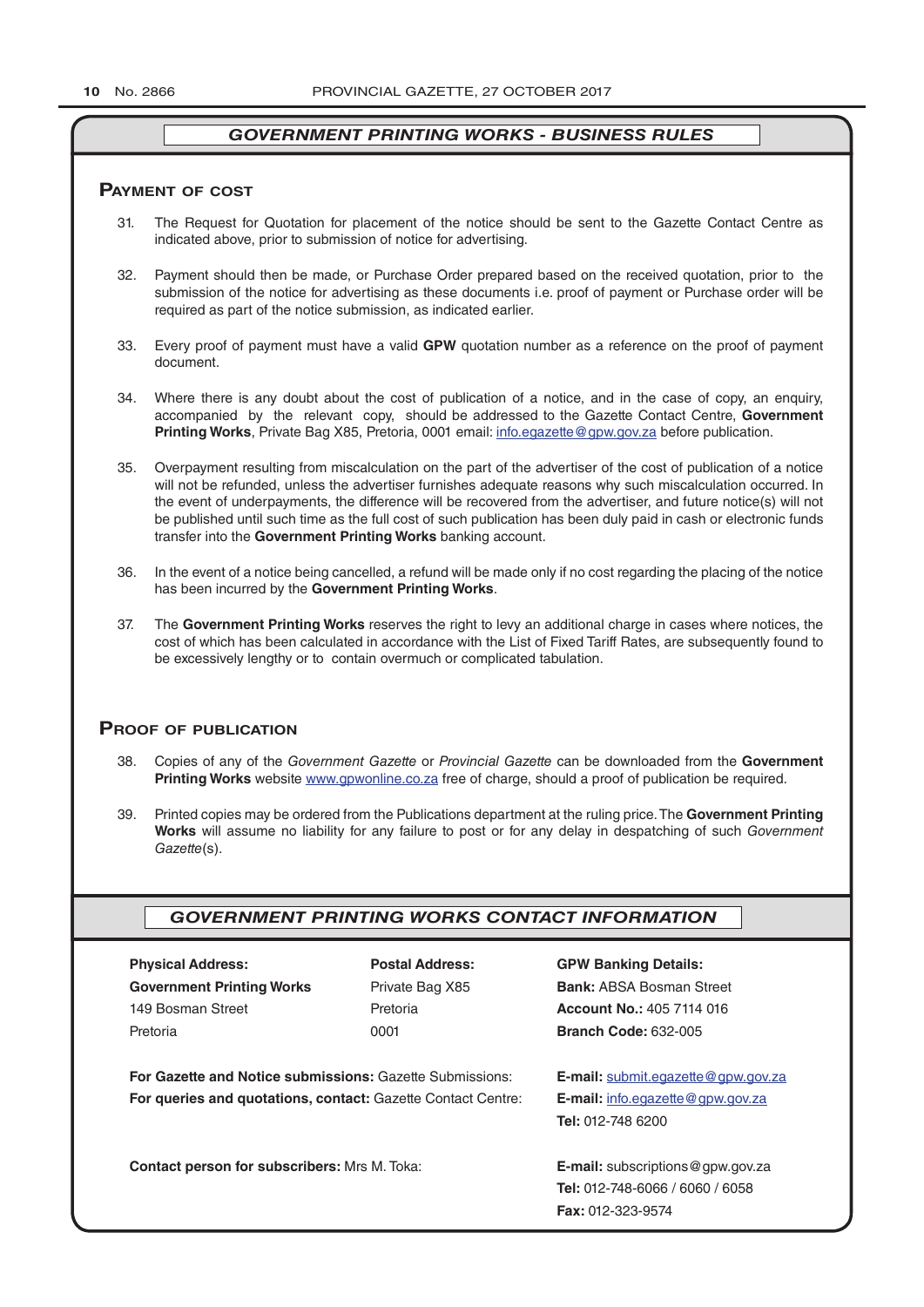# General Notices • Algemene Kennisgewings

### **NOTICE 118 OF 2017**

### **ERMELO AMENDMENT SCHEMES 734 & 736**

### *NOTICE OF APPLICATION FOR AMENDMENT OF THE ERMELO TOWN PLANNING SCHEME, 1982 IN TERMS OF*  NOTICE OF ALLEGATION FOR AMENDMENT OF THE ERMEEO TOWN LEANNING SCHEME, 1982 IN LERMS OF<br>SECTIONS 66 AND 98 OF THE MSUKALIGWA LOCAL MUNICIPALITY SPATIAL PLANNING AND LAND USE *MANAGEMENT BY-LAW, 2016 NOTICE OF APPLICATION FOR AMENDMENT OF THE ERMELO TOWN PLANNING SCHEME, 1982 IN TERMS OF*

We, Jacobus van Wyk and Hermanus Steyn Potgieter of Reed & Partners Land Surveyors being the authorised agents of we, *secous* van wyk and riefmanus steyn rotgieter of Reed & *r*affilers Land surveyors being the authorised agents of the respective properties described hereunder, hereby give notice in terms of Sections 66 and 98 of the Local Municipality Spatial Planning and Land Use Management By-law, 2016 read together with the Spatial Planning and Land Use Management Act, 2013 (Act 16 of 2013) that we have applied to the Msukaligwa Municipality for the amendment of the Town Planning Scheme known as Ermelo Town Planning Scheme 1982, by the rezoning of the properties described hereunder, as follows: **1. ERMELO AMENDMENT SCHEME 734:**<br>1. ERMELO AMENDMENT SCHEME 734: USE Management Actualism and Management Actualism application of the Municipality of the Municipality for the Municipality for the Municipality for the amendment of the amendment of the Municipality for the amendment of th

By the rezoning of Erven 464 and 465 Ermelo, situated at 64 & 66 Murray Street, Ermelo from "Residential 1" to For the region of Erven 404 and 405. Extensive the purpose of a Church. 2. ERMELO AMENDMENT SCHEME 736:

By the rezoning of the Remainder of Erf 443 Ermelo, situated at 31 Sluiter Street, Ermelo, from "Residential 1" to "Special for a Guest House". **2. EXAMPLE 2. EXAMPLE 736:** The **AMERICA** Of EXPERIMENT SCHEME 74

Particulars of the applications will lie for inspection during normal office hours at the office of the Municipal Manager, Tautedials of the appreadibility with the form spectron during normal order in Civic Centre, Taute Street, Ermelo for the period of 28 days from 27 October 2017.

 $\alpha$  and succe, Efficio for the period of 26 days from 27 October 2017.<br>Objections to or representations in respect of the applications must be lodged with or made in writing to the Municipal Manager at the above address or at P.O. Box 48, Ermelo, 2350 within a period of 28 days from 27 October 2017.

at the above address of at 1.0. Box 46, Ernelo, 2550 whilm a period or 26 days from 27 October 2017.<br>Any person who cannot write may consult with Thabo Motloung, Town Planner, Town Planning Department, Msukaligwa Local Municipality, Tel. no. 017-801-3605, or any other official from this department, during office hours and assistance will be given to transcribe the person's objections or comments.<br>Address of a satisfy  $\frac{1}{2}$  and  $\frac{1}{2}$  may consult with Thabo Motloung, Thabo Motloung, Thabo Motloung, Thabo Motloung Department, Thabo Motloung and  $\frac{1}{2}$ 

Address of agent:

Reed & Partners, Professional Land Surveyors, P.O. Box 132, Ermelo, 2350. 100 Joubert Street, Trigon Building 6, Ermelo, 2351. Tel. no.: 017-811-2348

 $R_{\text{E}}$  represents the Partia Burning of Ermelo, 2331. Fer. no., 017-011-23.

27-3

## **KENNISGEWING 118 VAN 2017**

# **ERMELO WYSIGINGSKEMAS 734 & 736**

### *INGEVOLGE ARTIKELS 66 EN 98 VAN DIE MSUKALIGWA PLAASLIKE MUNISIPALITEIT RUIMTELIKE KENNISGEWING VAN AANSOEK OM WYSIGING VAN DIE ERMELO DORPSBEPLANNINGSKEMA, 1982 BEPLANNING EN GRONDGEBRUIKSBESTUURSVERORDENING, 2016 INGEVOLGE ARTIKELS 66 EN 98 VAN DIE MSUKALIGWA PLAASLIKE MUNISIPALITEIT RUIMTELIKE*  Ons, Jacobus van Wyk en Hermanus Steyn Potgieter van Reed & Vennote Landmeters synde die gemagtigde agente van *BEPLANNING EN GRONDGEBRUIKSBESTUURSVERORDENING, 2016*

Ons, Jacobus van Wyk en Hermanus Steyn Potgieter van Reed & Vennote Landmeters synde die gemagtigde agente van die eienaars van die onderskeie eiendomme hieronder beskryf, gee hiermee ingevolge Artikels 66 en 98 van die Msukaligwa Plaaslike Munisipaliteit Ruimtelike Beplanning en Grondgebruiksbestuur Verordening 2016, saamgelees met die Wet op Ruimtelike Beplanning en Grondgebruikbestuur, 2013 (Wet 16 van 2013), kennis dat ons by die Munisipaliteit van Msukaligwa hersonering van die eiendomme hieronder beskryf, soos volg: eien hieronder beskryf, soos volg: eien hieronder bekend as Ermelo Dorpsbeplanningskema 1982, deur die **1. ERMELO WYSIGINGSKEMA 734:** hersonering van die eiendomme hieronder beskryf, soos volg: nersonering van die eiendemine indicatel eerste y<sub>n</sub>, soos vorg.<br>1. ERMELO WYSIGINGSKEMA 734:

Deur die hersonering van Erwe 464 en 465 Ermelo, geleë te Murraystraat 64 & 66, Ermelo, van "Residensieel 1" na **2. ERMELO WYSIGINGSKEMA 736:** "Inrigting" vir die doeleindes van 'n Kerk. Deur die hersonering van die Restant van Erf 443 Ermelo, geleë te Sluiterstraat 31, Ermelo, van "Residensieel 1" na "Spesiaal **2. ERMELO WYSIGINGSKEMA 736:**

Daur die bersone Deur die hersonering van die Restant van Erf 443 Ermelo, geleë te Sluiterstraat 31, Ermelo, van "Residensieel 1" na "Spesiaal<br>vir 'n Gestebuie" vir 'n Gastehuis".

Besonderhede van die aansoeke lê ter insae gedurende gewone kantoorure by die kantoor van die Munisipale Bestuurder, Burgersentrum, Tautestraat, Ermelo vir 'n tydperk van 28 dae vanaf 27 Oktober 2017.

Besware teen of vertoë ten opsigte van die aansoeke moet binne 'n tydperk van 28 dae vanaf 27 Oktober 2017 skriftelik by of tot die Munisipale Bestuurder by bovermelde adres of by Posbus 48, Ermelo, 2350 ingedien of gerig word.

Enige persoon wat nie kan skryf nie mag Thabo Motloung, Stadsbeplanner, Standsbeplannings Departement, Msukaligwa en bystand sal aan sodanie bestwaard verleen word om die bestwaard saam te stel. In the stelling of the stelling of the stelling, gedurende kantoorure raadpleeg Adres van de van de van de van de van de van de van de van de van de van de van de van de van de van de van de<br>Adres van de van de van de van de van de van de van de van de van de van de van de van de van de van de van de en bystand sal aan sodanige persoon verleen word om die beswaar of kommentaar saam te stel.<br>Adree van soort:

Adres van agent:

Reed & Vennote, Professionele Landmeters, Posbus 132, Ermelo, 2350.

Joubertstraat 100, Trigon Gebou 6, Ermelo, 2351. Tel. nr: 017-811-2348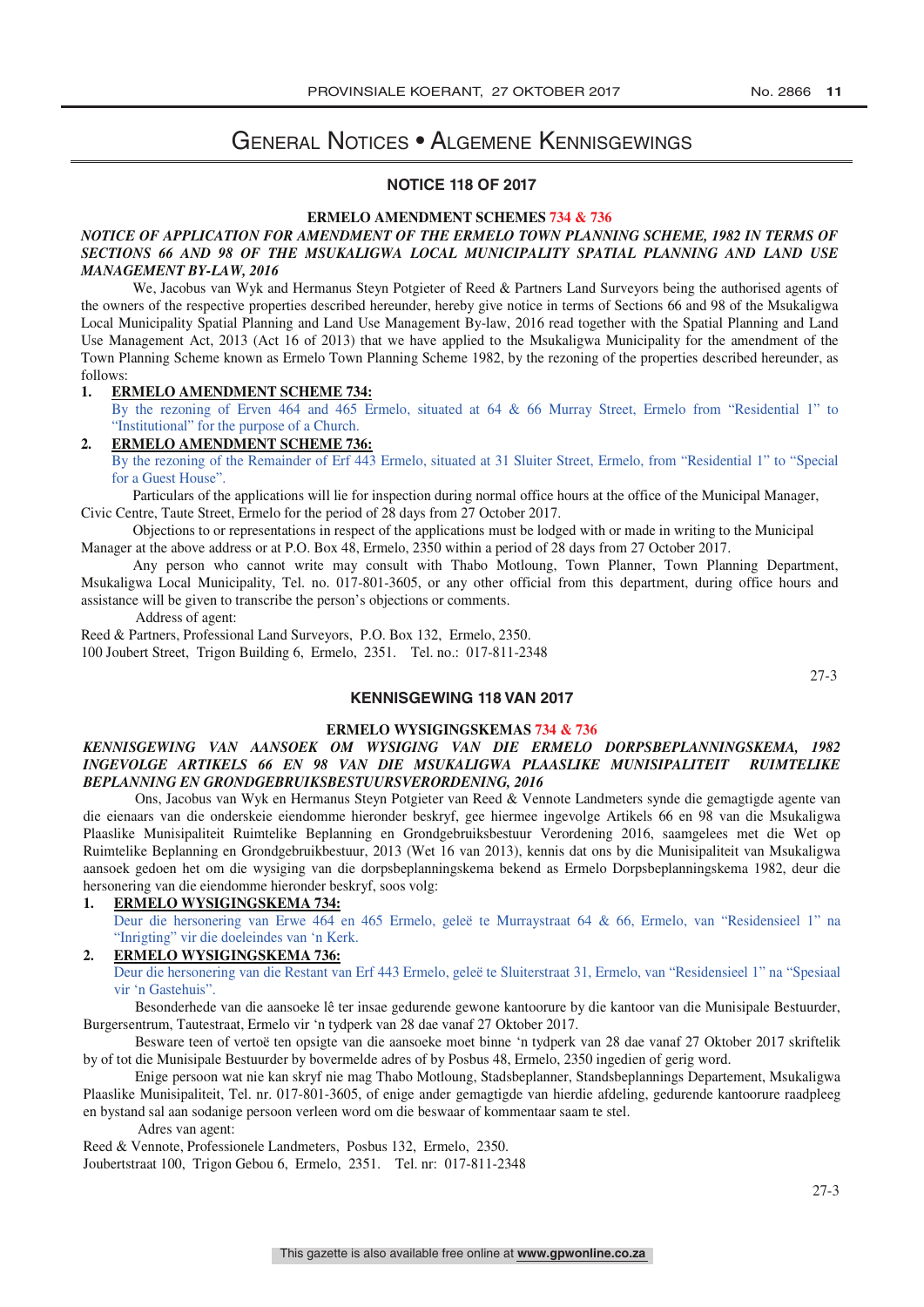# Provincial Notices • Provinsiale Kennisgewings

### **PROVINCIAL NOTICE 135 OF 2017**

NOTICE OF APPLICATION FOR AMENDMENT OF THE EMALAHLENI LAND USE MANAGEMENT SCHEME 2010 IN TERMS OF CHAPTER 5 & 6 AND SIMULTANEOUSE REMOVAL OF RESTRICTIVE CONDITIONS IN TERMS OF SECTION 67 OF THE EMALAHLENI SPATIAL PLANNING AND LAND USE MANAGEMENT BYLAW, 2016, READ TOGETHER WITH SPLUMA, ACT 16 OF 2013

### **EMALAHLENI AMENDMENT SCHEME 2215 WITH ANNEXURE 787**

I, Laurette Swarts Pr. Pln. (831214 0079 08 9) of the firm Korsman & Associates, being the authorised agent of the owner of, Portion 148 (a portion of Portion 29) of the farm Kromdraai 292, Registration Division J.S., Province of Mpumalanga, hereby give notice in terms of Chapter 5 and 6 of the Emalahleni Spatial Planning and Land Use Management By-law, 2016, read together with SPLUMA, 2013, that I have applied to the Emalahleni Local Municipality for the amendment of the town planning scheme known as the Emalahleni Land Use Management Scheme 2010 by the rezoning of the property described above, situated south of the R555, from "Agriculture" to "Special" with annexure 787 for the purpose of Rural Residential Development.

Particulars of the application will lay for inspection during normal office hours at the office of the Chief Town Planner, third Floor, Civic Centre, Mandela Avenue, Emalahleni, for a period of 30 days from **20 October 2017.** Objections to or representations in respect of the application must be lodged with or made in writing to the Municipal Manager at the above address or at P.O Box 3, Emalahleni, 1035 within a period of 30 days from **20 October 2017**.

Address of applicant: Korsman & Associates, Private Bag X7294, Suite 295, Witbank, 1035, Phone: 013-650 0408, Fax: 086 663 6326, Email admin@korsman.co.za

Our ref: R17203-advGG

10–20

### **PROVINSIALE KENNISGEWING 135 VAN 2017**

KENNISGEWING VAN AANSOEK OM WYSIGING VAN DIE EMALAHLENI GRONDGEBRUIKBESTUURSKEMA, 2010 INGEVOLGE HOOFSTUK 5 & 6 EN GELYKTYDIGE VERWYDERING VAN BEPERKENDE VOORWAARDES IN TERME VAN GEDEELTE 67 VAN DIE EMALAHLENI RUIMETLIKEBEPLANNING EN GRONDGEBRUIKSBESTUUR BY-WET, 2016, SAAMGELEES MET SPLUMA, WET 16 VAN 2013

### **EMALAHLENI WYSIGINGSKEMA 2215 MET BYLAAG 787**

Ek, Laurette Swarts Pr. Pln. (831214 0079 08 9) van die firma Korsman & Vennote, synde die gemagtigde agent van die eienaar van Gedeelte 148 ('n Gedeelte van Gedeelte 29) van die plaas Kromdraai 292, Registrasie Afdeling J.S., Provinsie van Mpumalanga gee hiermee ingevolge Hoofstuk 5 en 6 van die Emalahleni Ruimtelikebeplanning en Grondgebruiksbestuur By-wet, 2016, saamgelees met SPLUMA, 2013, kennis dat ek by die Emalahleni Plaaslike Munisipaliteit aansoek gedoen het om die wysiging van die dorpsbeplanningskema, bekend as die Emalahleni Grondgebruikbestuurskema 2010 deur die hersonering van die eiendom hierbo beskryf, geleë suid van die R555, van "Landbou" na "Spesiaal" met bylaag 787 vir die doel van Landelike Residensiële ontwikkeling.

Besonderhede van die aansoek lê ter insae gedurende gewone kantoorure by die Hoofstadsbeplanner, Derdevloer, Burgersentrum, Mandelarylaan, Emalahleni, vir 'n tydperk van 30 dae vanaf **20 Oktober 2017**. Besware teen of vertoë ten opsigte van die aansoek moet binne 'n tydperk van 30 dae vanaf **20 Oktober 2017** skriftelik tot die munisipale Bestuurder by bovermelde adres of by Posbus 3, Emalahleni, 1035 ingedien of gerig word. Adres van applikant: Korsman & Venote, Privaatsak X7294, Suite 295, Witbank, 1035, Tel: 013-650 0408 Faks: 086 663 6326, E-pos admin@korsman.co.za Ons verwysing: R17203-advGG

10–20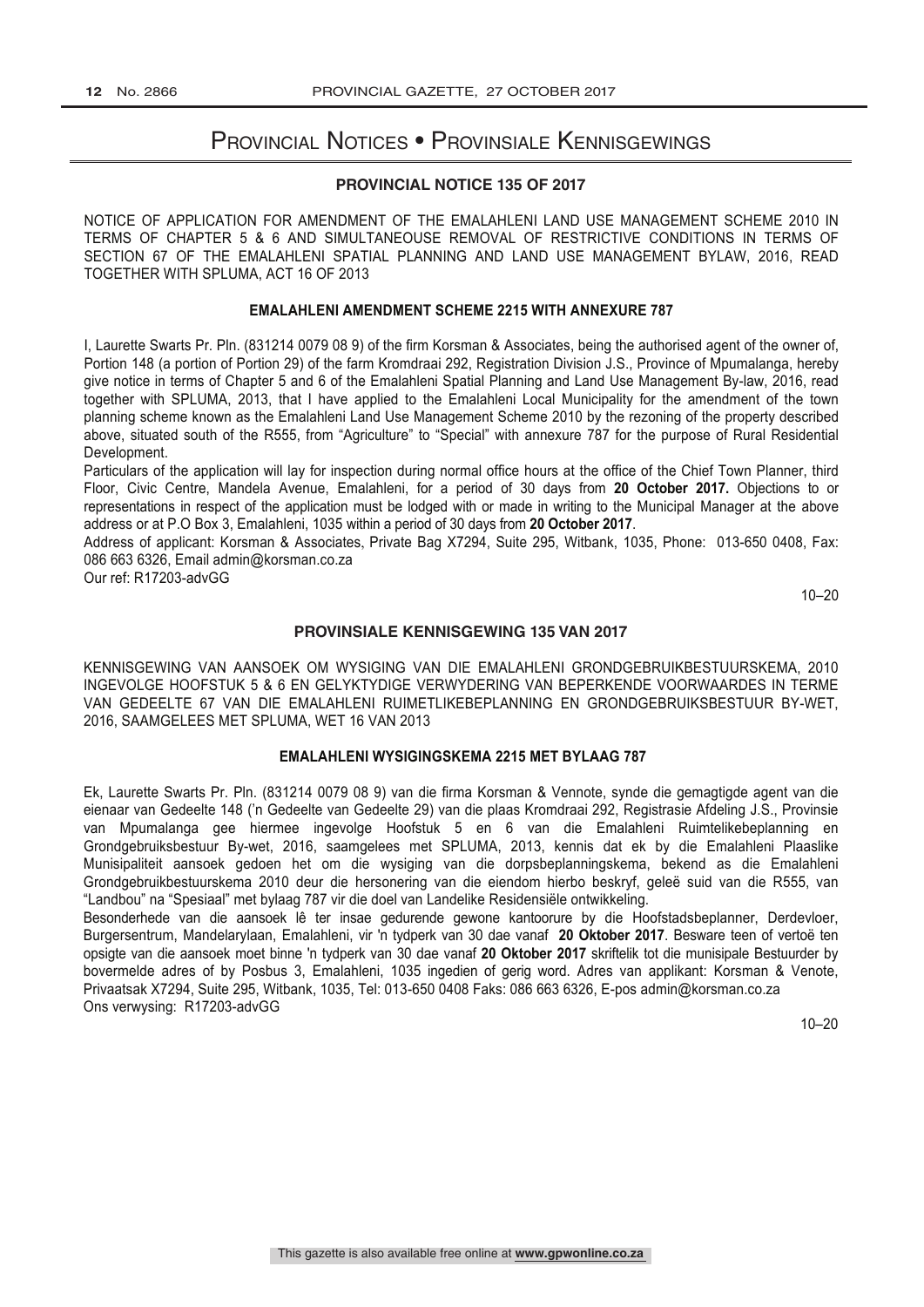### **PROVINCIAL NOTICE 138 OF 2017**

### **MPUMALANGA GAMING ACT, 1995 (ACT 5 OF 1995) AS AMENDED APPLICATION FOR A SITE OPERATOR LICENSE**

Notice is hereby given that Karla Nina Swansen, Identity Number 7503250230089 trading as Ons Hoofkantoor intends submitting an application for a site operator license to the Mpumalanga Gambling Board on 30 October 2017. The application will be open for public inspection at the office of the Mpumalanga Gambling Board at First Avenue, White River, South Africa, 1240, from 30 October 2017. 1. The purpose of the application is to obtain a license to operate and keep limited payout machines on the site premises, in the Province of Mpumalanga. 2. The applicant's site premises (business) is located at: Erf 1471, 32 Murray Street, Nelspruit, Mbombela Municipality, Mpumalanga Province. 3. The owners and/or managers of the site are as follows: Ms Karla Nina Swansen.

The application will be open for public inspection at the office of the Mpumalanga Gambling Board at First Avenue, White River, South Africa, 1240, from 30 October 2017 to 29 November 2017. Attention is directed to the provisions of Section 26 of the Mpumalanga Gaming Act, 1995 (Act No.5 of 1995) as amended, which makes provision for the lodging of written objections in respect of the application.

Such objections should be lodged with the Chief Executive Officer, Mpumalanga Gaming Board, First Avenue, Private Bag X9908, White River, South Africa, 1240, within the aforementioned public inspection period.

### **PROVINCIAL NOTICE 139 OF 2017**

### **NOTICE** MPUMALANGA GAMING ACT, 1995 (ACT 5 OF 1995) AS AMENDED APPLICATION FOR A SITE OPERATOR LICENSE

Notice is hereby given that Galitoslaguna (Pty) Ltd, Registration Number 2015/205226/07 trading as Galitoslaguna (Pty) Ltd intends submitting an application for a site operator license to the Mpumalanga Gambling Board on 30 October 2017. The application will be open for public inspection at the office of the Mpumalanga Gambling Board at First Avenue, White River, South Africa, 1240, from 30 October 2017. 1. The purpose of the application is to obtain <sup>a</sup> license to operate and keep limited payout machines on the site premises, in the Province of Mpumalanga. 2. The applicant's site premises (business) is located at: 30 Theo Kleynhans Street, White River, Mbombela Municipality, Mpumalanga Province. 3. The owners and/or managers of the site are as follows: Mr. Sean Donovan Harford and Mr. Peter Graham Fitzgerald. The application will be open for public inspection at the office of the Mpumalanga Gambling Board at First Avenue, White River, South Africa, 1240, from 30 October 2017 to 29 November 2017. Attention is directed to the provisions of Section 26 of the Mpumalanga Gaming Act, 1995 (Act No.5 of 1995) as amended, which makes provision for the lodging of written objections in respect of the application. Such objections should be lodged with the Chief Executive Officer, Mpumalanga Gaming Board, First Avenue, Private Bag X9908, White River, South Africa, 1240, within the aforementioned public inspection period.

### **PROVINCIAL NOTICE 140 OF 2017**

### MPUMALANGA GAMING ACT, 1995 (ACT 5 OF 1995) AS AMENDED **APPLICATION FOR A SITE OPERATOR LICENSE**

Notice is hereby given that Galitoslaguna (Pty) Ltd, Registration Number 2015/205226/07 trading as Galitoslaguna (Pty) Ltd intends submitting an application for a site operator license to the Mpumalanga Gambling Board on 30 October 2017. The application will be open for public inspection at the office of the Mpumalanga Gambling Board at First Avenue, White River, South Africa, 1240, from 30 October 2017. 1. The purpose of the application is to obtain a license to operate and keep limited payout machines on the site premises, in the Province of Mpumalanga. 2. The applicant's site premises (business) is located at: 30 Theo Kleynhans Street, White River, Mbombela Municipality, Mpumalanga Province. 3. The owners and/or managers of the site are as follows: Mr. Sean Donovan Harford and Mr. Peter Graham Fitzgerald. The application will be open for public inspection at the office of the Mpumalanga Gambling Board at First Avenue, White River, South Africa, 1240, from 30 October 2017 to 29 November 2017. Attention is directed to the provisions of Section 26 of the Mpumalanga Gaming Act, 1995 (Act No.5 of 1995) as amended, which makes provision for the lodging of written objections in respect of the application. Such objections should be lodged with the Chief Executive Officer, Mpumalanga Gaming Board, First Avenue, Private Bag X9908, White River, South Africa, 1240, within the aforementioned public inspection period.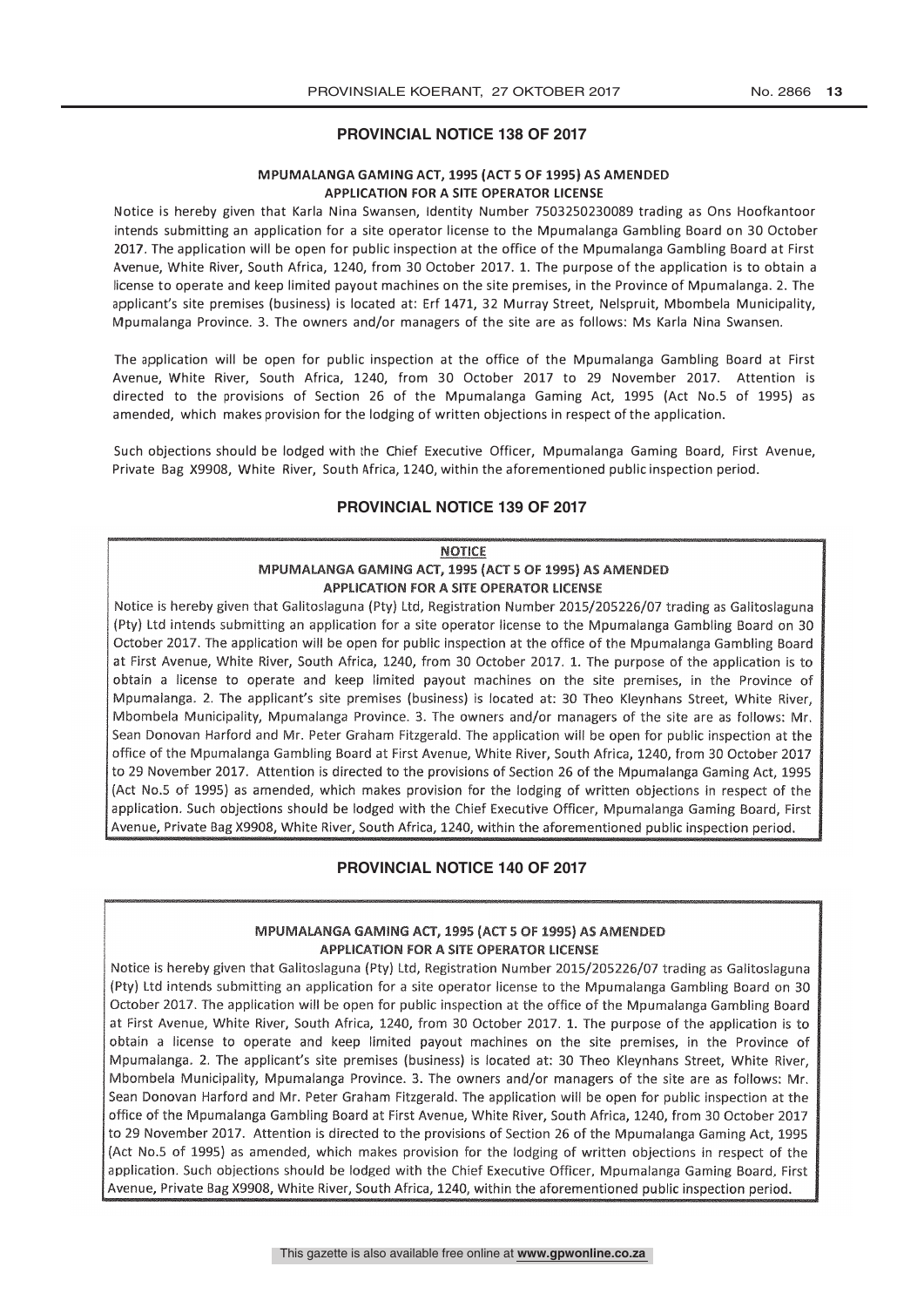### **PROVINCIAL NOTICE 141 OF 2017**

### **NOTICE FOR AMENDMENT OF EMALAHLENI LAND USE MANAGEMENT SCHEME, 2010 EMALAHLENI AMENDMENT SCHEME NO: 2227, 2228, 2229, 2230 AND 2231**

We, Land Development Services (Pty) Ltd, being the authorised agent to apply on behalf of the owners of properties mentioned below, hereby give notice in terms of Section 66 (Chapter 4 and 5) of the Emalahleni Spatial Planning and Land Use Management By-Law, 2016 that we have applied to the eMalahleni Local Municipality for the amendment of the eMalahleni Land Use Management Scheme, 2010 to rezone the following properties:

- 1. Erf 568 Witbank Ext 3 at 49 Duncan Street, from "Residential 1" to "Residential 3" for Residential Building, Amendment Scheme No: 2227
- 2. Erf 311 Witbank at 60 French Street, from "Residential 1" to "Residential 3" for Residential Building, Amendment Scheme No: 2228
- 3. Erf 308 Witbank at 0 French Street, from "Residential 1" to "Residential 3" for Residential Building Amendment Scheme No: 2229
- 4. Erf 4/3163, Kriel EXT 11, Kingfisher Street, from "Residential 1" to "Residential 2" for Dwelling Units, Amendment Scheme No: 2230
- 5. Plot 31, Kendal Forest Holdings, 31 Heuwelfontein Road, from "Agriculture" to "Industrial 1" for Parking Garage Amendment Scheme No: 2231

Plans and/or particulars of the applications may be inspected during normal office hours at the following address: Directorate Development Planning, 3rd Floor, Civic Center, Mandela Avenue, Emalahleni, 1035. Contact details of relevant Municipal Section: 013 690 6354/013 690 6480/013 690 6220. Any person or persons having any objection against the approval of this application must lodge such written objections, together with a proper motivation, in a format as contemplated in Sections 103 and 104 of the Emalahleni Spatial Planning and Land Use Management By-Law, 2016, with the Municipal Manager, P.O. Box 3, Witbank and the undersigned, by not later than a period of 30 days from 30 October 2017.

**Address of Agent: Office 07, 248 Sullivan Avenue, Centurion, 0157 Cell: 078 621 2138 Email: ngobenig@landevs.co.za.**

27-3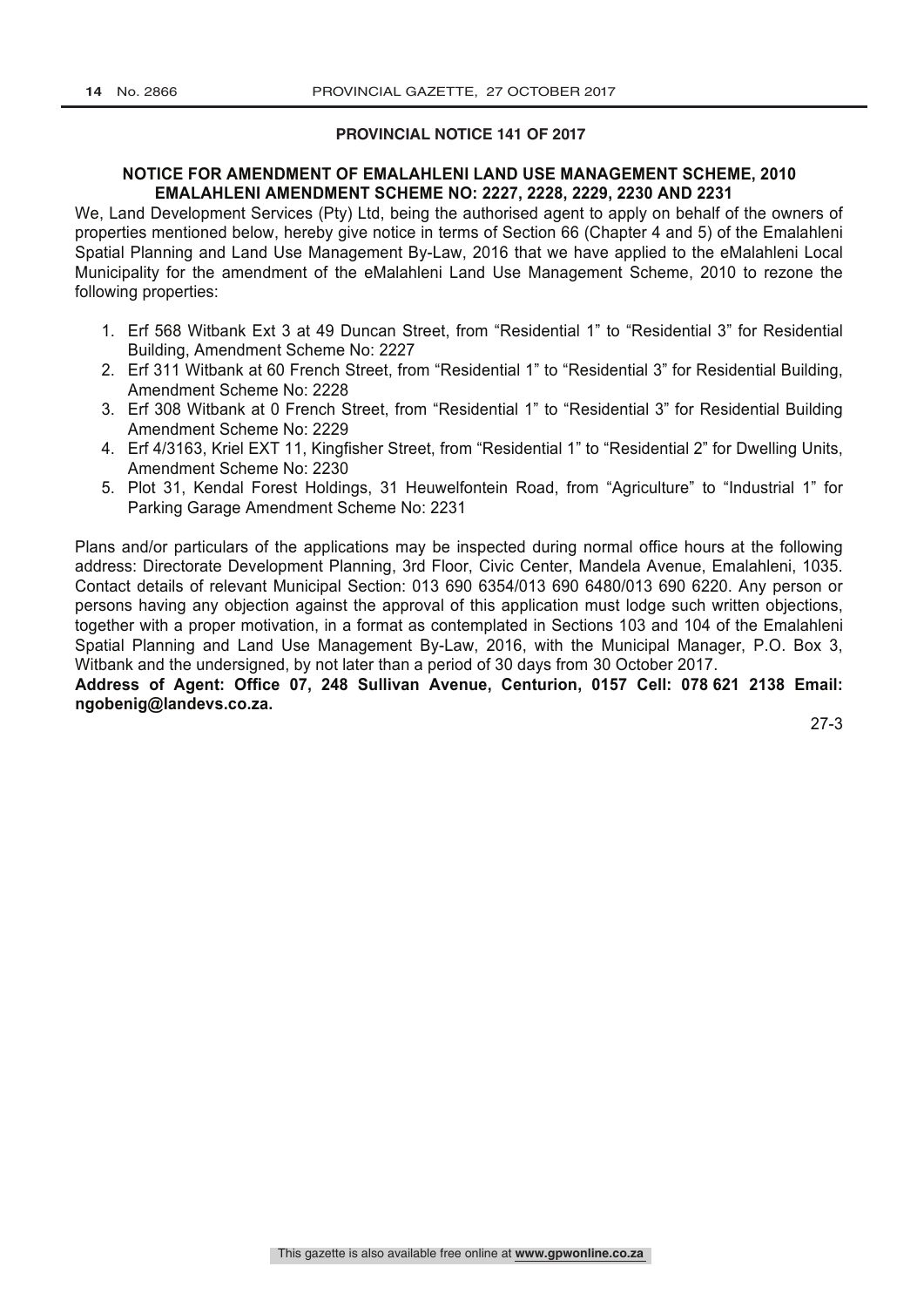### **PROVINSIALE KENNISGEWING 141 VAN 2017**

### **KENNISGEWING VIR WYSIGING VAN EMALAHLENI GRONDGEBRUIKBESTUURSKEMA, 2010 EMALAHLENI WYSIGINGSKEMA NR: 2227, 2228, 2229, 2230 EN 2231**

Ons, Land Development Services (Edms) Bpk, synde die gemagtigde agent om namens die eienaars van eiendomme hierbo hieronder aansoek te doen, gee hiermee ingevolge Artikel 66 (Hoofstuk 4 en 5) van die Emalahleni Ruimtelike Beplanning en Grondgebruiksbestuur deur -Law, 2016 dat ons by die eMalahleni Plaaslike Munisipaliteit aansoek gedoen het vir die wysiging van die eMalahleni Grondgebruikbestuurskema, 2010 om die volgende eiendomme te hersoneer:

- 1. Erwe 568 Witbank Uitbreiding 3, Duncanstraat 49, vanaf "Residensieel 1" na "Residensieel 3" vir Residensiele Gebou, Wysigingskema No: 2227
- 2. Erwe 311 Witbank, Fransstraat 60, vanaf "Residensieel 1" na "Residensieel 3" vir Residensiele Gebou, Wysigingskema No: 2228
- 3. Erwe 308 Witbank, Fransstraat 0, vanaf "Residensieel 1" na "Residensieel 3" vir Residensiele gebou Wysigingskema No: 2229
- 4. Erwe 4/3163, Kriel EXT 11, Kingfisherstraat, vanaf "Residensieel 1" na "Residensieel 2" vir Wooneenhede, Wysigingskema No: 2230 5
- 5. Plot 31, Kendal Forest Holdings, Heuwelfonteinweg 31, vanaf "Landbou" na "Nywerheid 1" vir Parkering Garage Wysigingskema No: 2231

Planne en / of besonderhede van die aansoeke kan gedurende gewone kantoorure by die volgende adres: Direktoraat Ontwikkelingsbeplanning, 3de Verdieping, Burgersentrum, Mandelalaan, Emalahleni, 1035, ingedien word. Kontakbesonderhede van relevante munisipale afdeling: 013 690 6354/013 690 6480/013 690 6220. Enige persoon of persone wat beswaar teen die goedkeuring van hierdie aansoek het, moet sodanige skriftelike besware tesame met 'n behoorlike motivering indien in 'n formaat soos beoog in artikels 103 en 104 van die Emalahleni Ruimtelike Beplanning en Grondgebruikbestuur Verordening 2016, met die Munisipale Bestuurder, Posbus Posbus 3, Witbank en die ondergetekende, teen nie later nie as 'n tydperk van 30 dae vanaf 30 Oktober 2017.

**Adres van Agent: Kantoor 07, Sullivanlaan 248, Centurion, 0157 Sel: 078 621 2138 Epos: ngobenig@landevs.co.za.**

27-3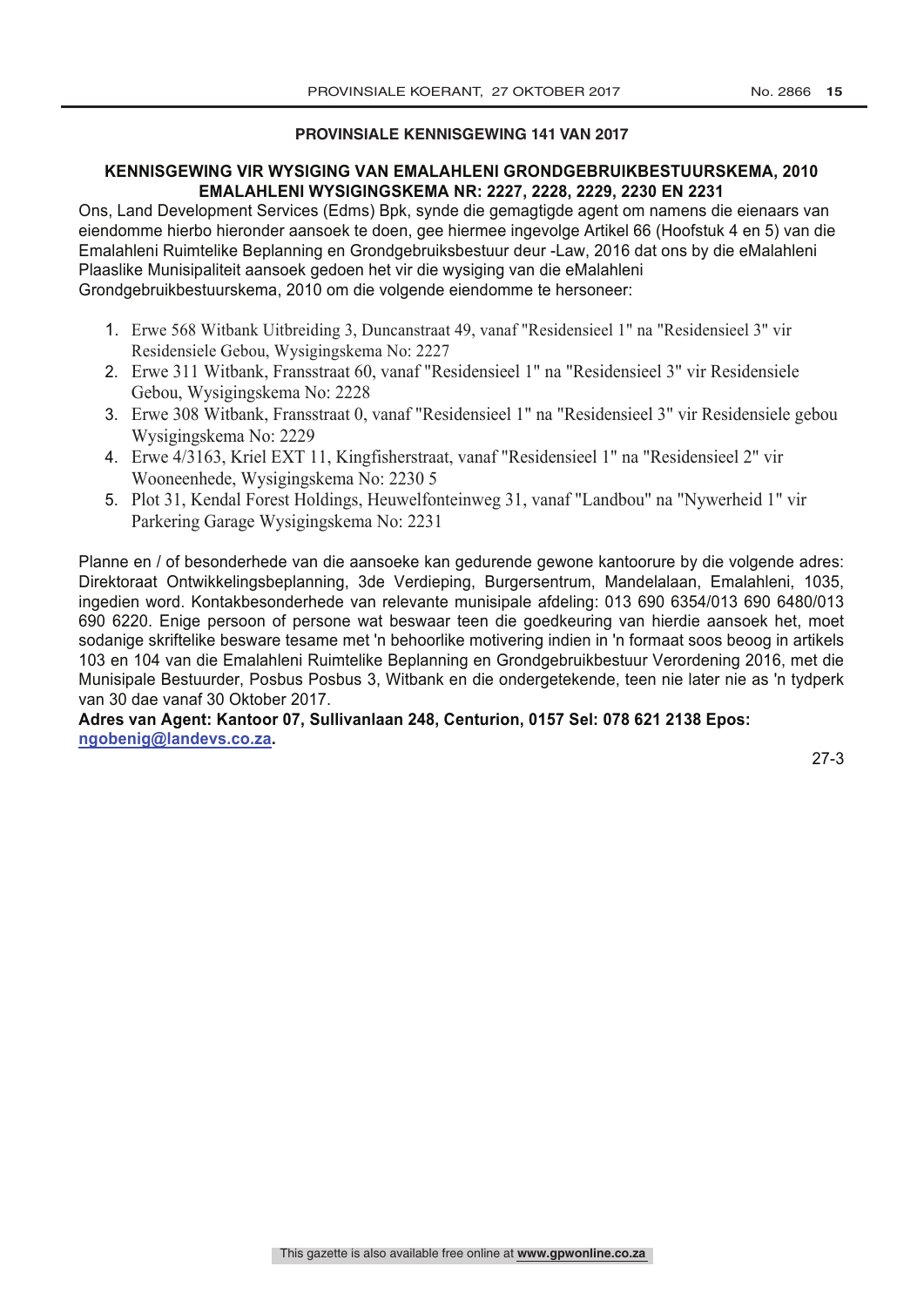# Local Authority Notices • Plaaslike Owerheids Kennisgewings

### **LOCAL AUTHORITY NOTICE 124 OF 2017**

### VICTOR KHANYE LOCAL MUNICIPALITY DELMAS AMENDMENT SCHEMES 145/2007 AND 160/2007

It is hereby notified in terms of the provisions of Section 66 of the Victor Khanye Local Municipality By-laws on Spatial Planning and Land Use Management, 2015, that the Victor Khanye Local Municipality have approved the amendment of the Delmas Town Planning Scheme, 2007, for the rezoning of:

- 1. DELMAS AMENDMENT SCHEME 145/2007 Portion 1 of Holding 419, Rietkol Agricultural Holding from "Agricultural" to "Agricultural" with the inclusion of a laboratory and subservient offices as primary land use, subject to certain restrictive conditions.
- 2. DELMAS AMENDMENT SCHEME 160/2007 Holdings 189 and 190 Rietkol Agricultural Holdings from "Commercial Agriculture" to "Special" for a bus depot, inclusive and related workshop facilities, offices and a dwelling unit for the owner, subject to certain restrictive conditions.

Map 3 and the scheme clauses of the amendment schemes are filed with the Municipal Manager of the Victor Khanye Local Municipality and the Department Co-Operative Governance and Traditional Affairs, Nelspruit.

These amendment schemes are known as Delmas Amendment Schemes 145/2007 and 160/2007 and shall come into operation on date of publication of this notice.

BSS Riba, Acting Municipal Manager, Victor Khanye Local Municipality, PO Box 6, DELMAS, 2210 (Ref No. HS 2432 & HS2622)

### **LOCAL AUTHORITY NOTICE 125 OF 2017**

### **AMENDMENT SCHEME 1967**

It is hereby notified in terms of Section 50 of the Mbombela By-law on Spatial Planning and Land Use Management, 2015, that the City of Mbombela has approved an amendment of the Nelspruit Town Planning Scheme, 1989, to rezone the Erf 2244, and portions of Cobra Street and Erf 2236 Kanyamazane-A from "Business 1" and "Public "Street" to "Educational" and "Public Street".

Copies of the amendment scheme are filed with the Municipal Manager, Civic Centre, Nel Street, Mbombela, and are open for inspection at all reasonable times. This amendment scheme shall come into operation on date of publication hereof.

### **N DIAMOND MUNICIPAL MANAGER**

City of Mbombela P O Box 45 NELSPRUIT 1200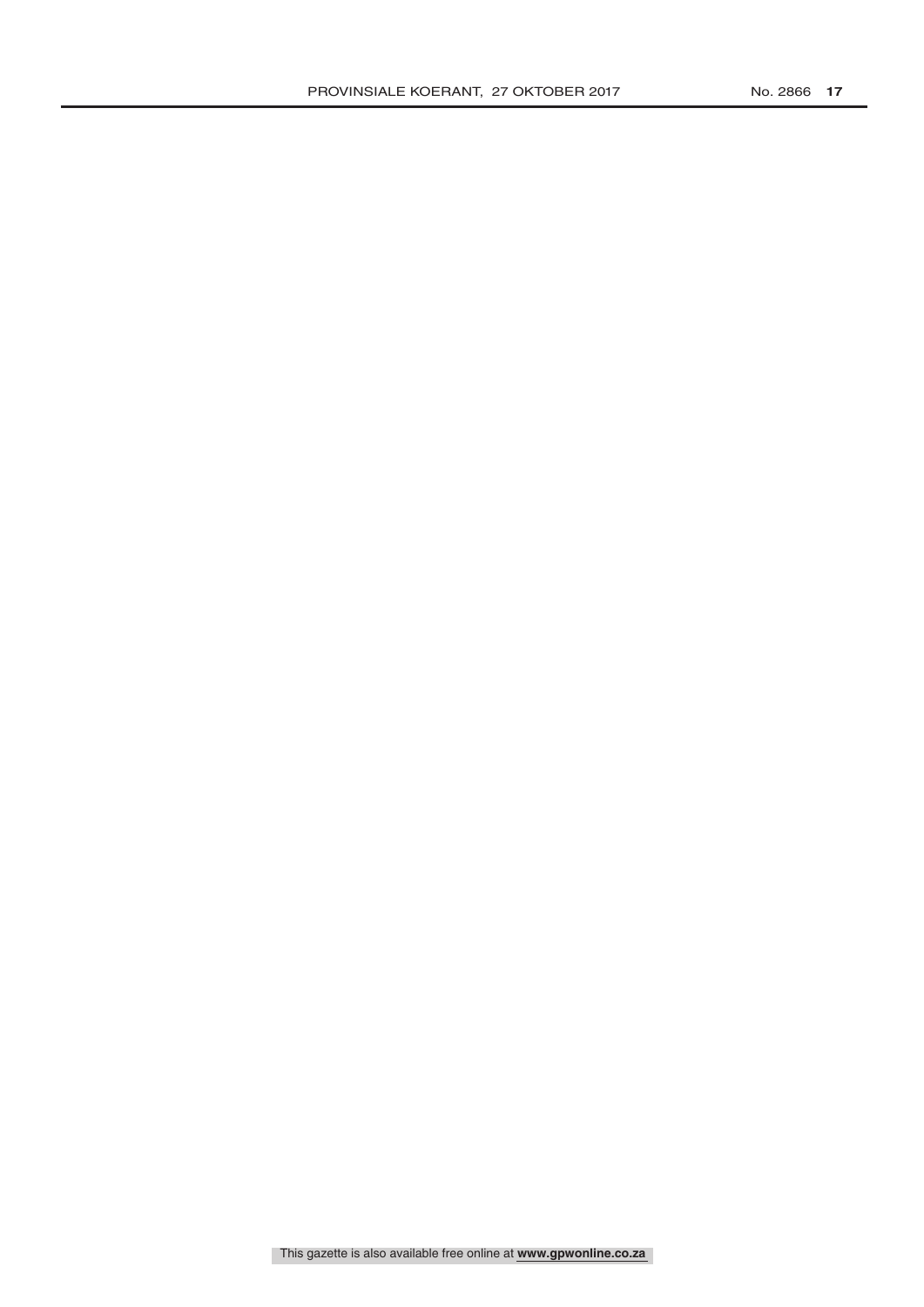This gazette is also available free online at **www.gpwonline.co.za**